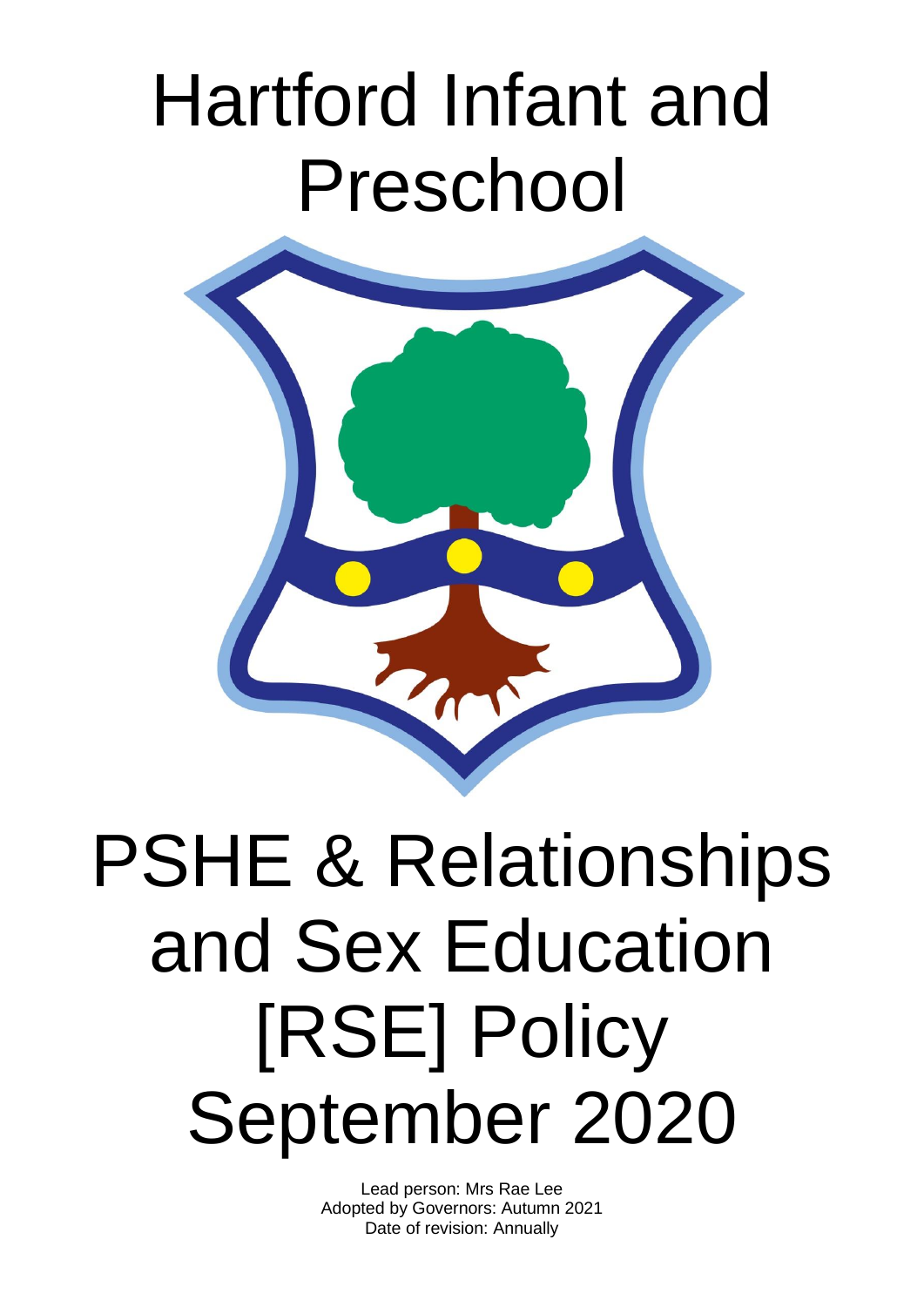# **Vision and Values**

**We believe** in bringing out the best in everyone.

**We want** all our children to be curious, confident learners who can communicate effectively.

**We want** all children to be;

- Articulate, using a rich vocabulary
- Independent, active learners who are self-motivated
- Happy, with a love of learning
- Resilient problem solvers
- Respectful members of the community, with high standards of behaviour

**We offer** high standards of teaching and learning in an enabling, inclusive environment where each child is nurtured and valued as an individual and encouraged to reach their potential.

**We value** six fundamental characteristics of learning that encourage the children to be the very best version of themselves.

These are our **Hartford Heroes** which focus on:

- aiming high
- involvement
- perseverance
- problem solving
- reflection
- teamwork.

# **Curriculum Intent**

At Hartford Infant and Preschool (HIS) we have a bold and engaging curriculum that develops the following **core skills**:

- Curiosity (question, observe, enquire, understand)
- Confidence (resilient, independent, reflective, self-motivated, problem solver, resourceful, self-regulate)
- Communication (read, write, represent, reason, speak, listen, present, collaborate)

We deliver a **skills-led curriculum**, which is underpinned by **knowledge**. We teach the foundations children need in order to make connections across year groups and subjects, which will allow them to be successful citizens. We believe that all children have a right to a broad, balanced and relevant education which provides continuity and progression and takes individual differences and barriers into account. We aim for all pupils to develop the skills and knowledge they need in order to succeed across the curriculum and reach their potential. We provide an engaging and accessible curriculum, relevant to our community, promoting our school vision and values, in order to develop a lifelong love for learning.

# **PSHE Intent**

In Personal, Social, Health and Economic Education (PSHE) we deliver an engaging curriculum which enables our children to become physically and mentally healthy, independent and responsible members of society.

In our lessons we want our children to understand and gather the necessary skills to navigate the challenges they face in growing up and to develop their sense of self-worth.

Our children will be the best version of themselves and play a positive role in the school and wider community.

Our guiding principles have been that all the compulsory subject content must be age appropriate and developmentally appropriate. It must be taught sensitively and inclusively, with respect to the backgrounds and beliefs of pupils and parents.

# **PSHE Implementation**

The Relationships Education, Relationships and Sex Education and Health Education Statutory Guidance allows us flexibility to develop our own PSHE program within our broad and balanced curriculum.

Hartford Infant School PSHE and RSE Policy November 2020 As an infant school, we must teach Relationships Education and Health Education.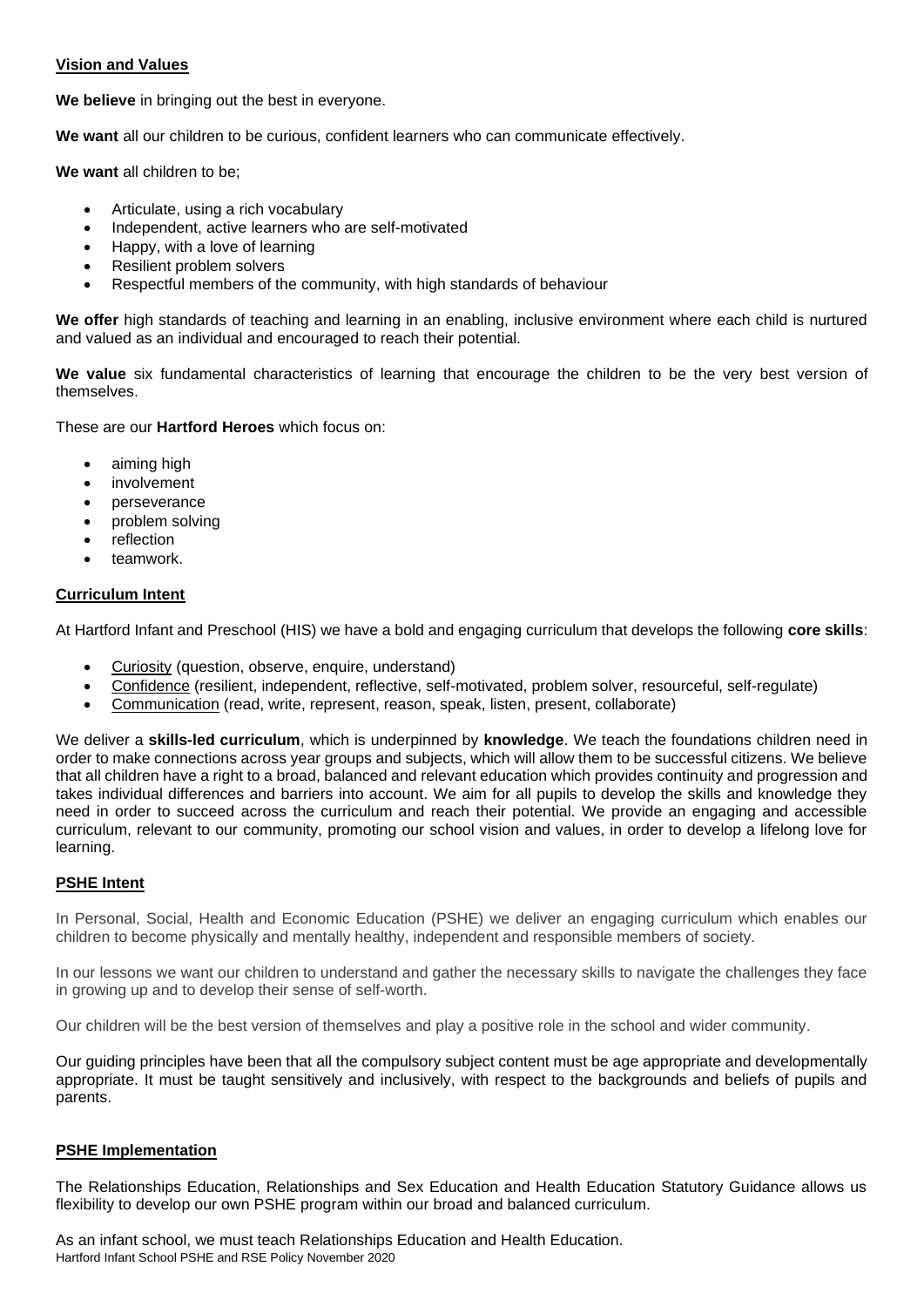| <b>Relationships</b><br><b>Education</b>                                                                                                                                                                                                                                                                                             | <b>Relationships and Sex</b><br><b>Education</b>                                                                                                                    | <b>Health Education</b>                                                                                                                                                                                                                                                                                                                                                                                                                                         |  |  |  |  |  |
|--------------------------------------------------------------------------------------------------------------------------------------------------------------------------------------------------------------------------------------------------------------------------------------------------------------------------------------|---------------------------------------------------------------------------------------------------------------------------------------------------------------------|-----------------------------------------------------------------------------------------------------------------------------------------------------------------------------------------------------------------------------------------------------------------------------------------------------------------------------------------------------------------------------------------------------------------------------------------------------------------|--|--|--|--|--|
| All schools providing<br>primary education,<br>including all-through<br>schools and middle<br>schools (includes<br>schools as set out in the<br>Summary section).                                                                                                                                                                    | All schools providing<br>secondary education,<br>including all-through<br>schools and middle<br>schools (includes<br>schools as set out in the<br>Summary section). | All maintained schools including<br>schools with a sixth form.<br>academies, free schools, non-<br>maintained special schools and<br>alternative provision, including pupil<br>referral units.                                                                                                                                                                                                                                                                  |  |  |  |  |  |
|                                                                                                                                                                                                                                                                                                                                      |                                                                                                                                                                     | The statutory requirement to provide<br>Health Education does not apply to<br>independent schools - PSHE is<br>already compulsory as independent<br>schools must meet the Independent<br>School Standards as set out in the<br><b>Education (Independent School</b><br>Standards) Regulations 2014.<br>Independent schools, however, may<br>find the principles in the guidance<br>on Health Education helpful in<br>planning an age-appropriate<br>curriculum. |  |  |  |  |  |
| The statutory requirements do not apply to sixth form colleges, 16-19 academies or Further<br>Education (FE) colleges <sup>7</sup> , although we would encourage them to support students by<br>offering these subjects. These settings may find the principles helpful, especially in<br>supporting pupils in the transition to FE. |                                                                                                                                                                     |                                                                                                                                                                                                                                                                                                                                                                                                                                                                 |  |  |  |  |  |

# **Subject Content**

At Hartford Infant and Preschool we cover the PSHE objectives through the implementation of the *Cambridgeshire Primary Personal Development Programme*. This ensures full coverage of the statutory subject content. We adapt this program where necessary to meet the needs of our children and schedule the units in a way that ensures progression and integration with the rest of the school curriculum. Teaching staff tailor each lesson with their class in mind, focussing on their specific needs and working in more depth as needed.

Through their whole primary school education, the children acquire age appropriate skills and knowledge by learning through the following areas:

#### **Relationship Education**

- Families and people who care for me
- Caring friendships
- Respectful relationships
- Online relationships
- Being Safe

#### **Health Education (Physical Health and Mental Wellbeing)**

- Mental wellbeing
- Internet safety and harms
- Physical health and fitness
- Healthy eating
- Drugs, alcohol and tobacco
- Health and prevention
- Basic first aid

For our Long Term Plan see Appendix 1 or the school website:

The content of the Cambridgeshire Primary Personal Development Programme units that we teach at Hartford Infant and Preschool can be found on the school website.

#### **Teaching**

Class teachers are responsible for teaching the main PSHE lessons with support and advice from the PSHE lead. Members of the senior leadership team lead assemblies relating to PSHE and lessons are supported by teaching assistants.

Hartford Infant School PSHE and RSE Policy November 2020 We implement the teaching of PSHE in the following ways: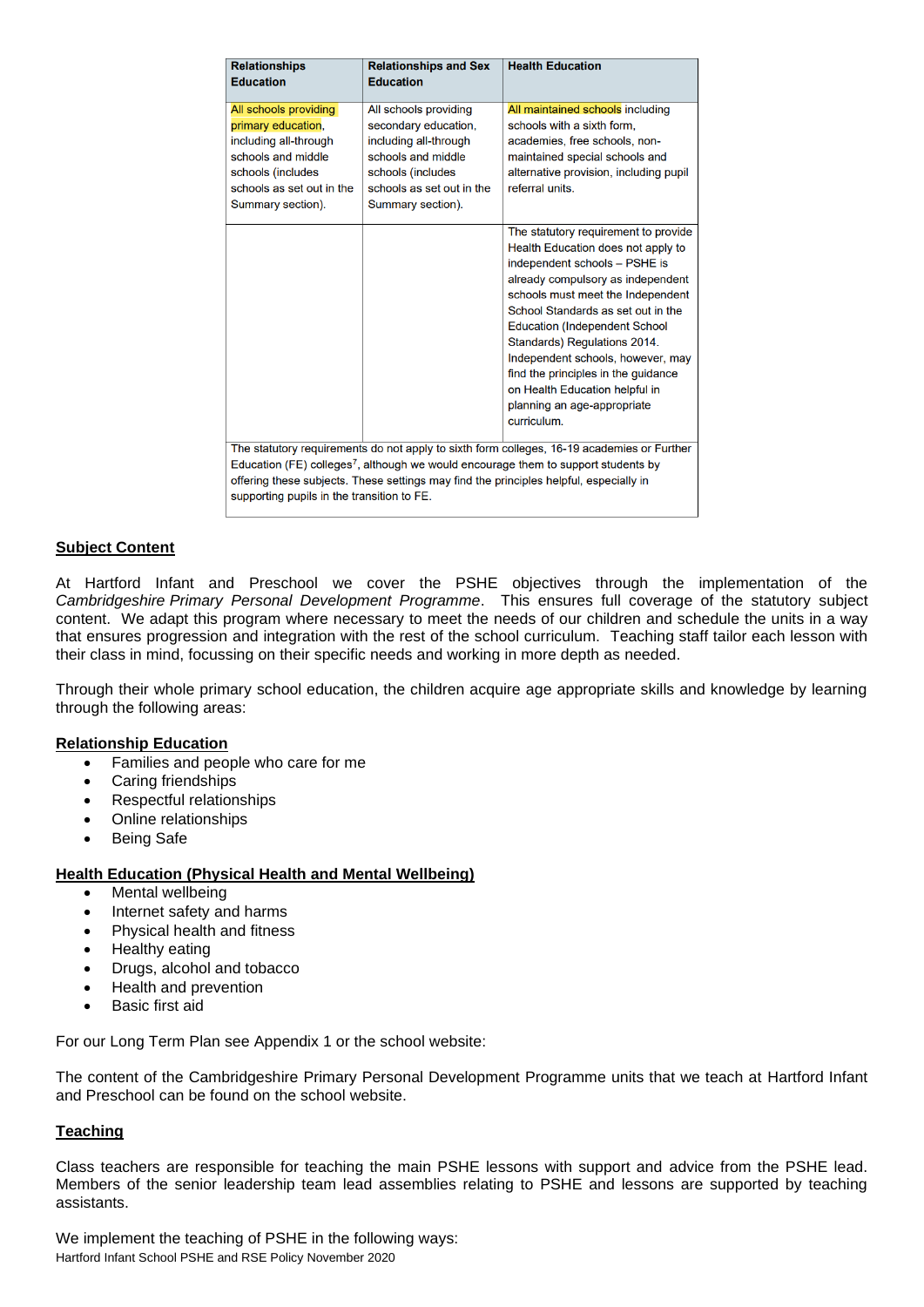- Weekly discrete PSHE lessons.
- Weekly class assembly using units from 'Cambridgeshire Primary Personal Development Programme' and linked to current lessons.
- Regular circle time in classes to address key PSHE themes, e.g. behaviour and friendship, Hartford Heroes and Golden Rules.
- Whole school assemblies linked to British values and PSHE, e.g. NSPCC, Parliament Week, Road Safety Week, Anti Bullying, religious/seasonal festivals and celebrations, visitors etc.
- Sentence stems are used in PSHE, linking to Oracy.
- School councillors are elected in each class after voting by their peers during Parliament Week and regularly meet to discuss school-based issues.
- Nurture Room supports those children identified as requiring additional SEMH support.
- Cross curricular links to PE, RE, computing and science, through high-quality whole class teaching and enquiry sessions.
- Whole school displays highlight PSHE themes. E.g. Humpty Dumpty display Autumn 2020. Class PSHE displays/stations support emotional wellbeing. E.g. The Colour Monster.
- Whole school Healthy Selfie board and regular assemblies with PE/Sports Premium lead.
- Daily 'Ready To Learn' time in KS1 and COOL time (Choose Our Own Learning) in EYFS where children can choose from classroom provision and support is given where needed to settle children and provide a positive, calm start to the day. In addition, Pupil Premium and vulnerable children are targeted during this time to meet their individual needs and remove any potential barriers.
- Whole school daily massage\* provides opportunity for learning about consent, turn taking, appropriate physical contact and to promote a calm mindset.
- Annual Healthy Week promotes healthy, active lifestyles. E.g. mental well being, physical fitness, healthy eating, health and prevention (sleep, sun safety, dental hygiene, personal hygiene etc).
- Weekly Forest School sessions link to healthy lifestyles, safety, relationships and teamwork, physical health and fitness.
- School staff model positive behaviours, e.g. not tolerating sexism, homophobia, gender stereotypes etc.
- Conflict resolution dialogue promoted across school.
- Routinely celebrating and raising the profile of minorities. E.g. Black History Month, significant women in STEM.

\* Suspended temporarily due to COVID-19

# **Definition of Relationships Education**

The focus of Relationships Education at Hartford Infant and Preschool is on teaching the fundamental building blocks and characteristics of positive relationships, with particular reference to friendships, family relationships, and relationships with other children and with adults.

# **Relationships and Sex Education (RSE)**

RSE is about the emotional, social and cultural development of pupils. At infant school level, it involves learning about relationships, healthy lifestyles, diversity and personal identity.

RSE involves a combination of sharing information and exploring issues and values. RSE is not about the promotion of sexual activity.

Relationships and Sex Education is not compulsory in Primary Schools. At Hartford Infant School, though we are not required to provide sex education, we do need to teach the part of the science national curriculum relating to humans and growth:

In **Year 1** the children are taught to:

• identify, name, draw and label the basic parts of the human body and say which part of the body is associated with each sense

In **Year 2** the children are taught to:

- notice that animals, including humans, have offspring which grow into adults
- describe the importance for humans of exercise, eating the right amounts of different types of food, and hygiene

# **Right to Withdraw**

Parents do not have the right to withdraw their children from Relationships Education (taught through PSHE) or lessons teaching the science national curriculum.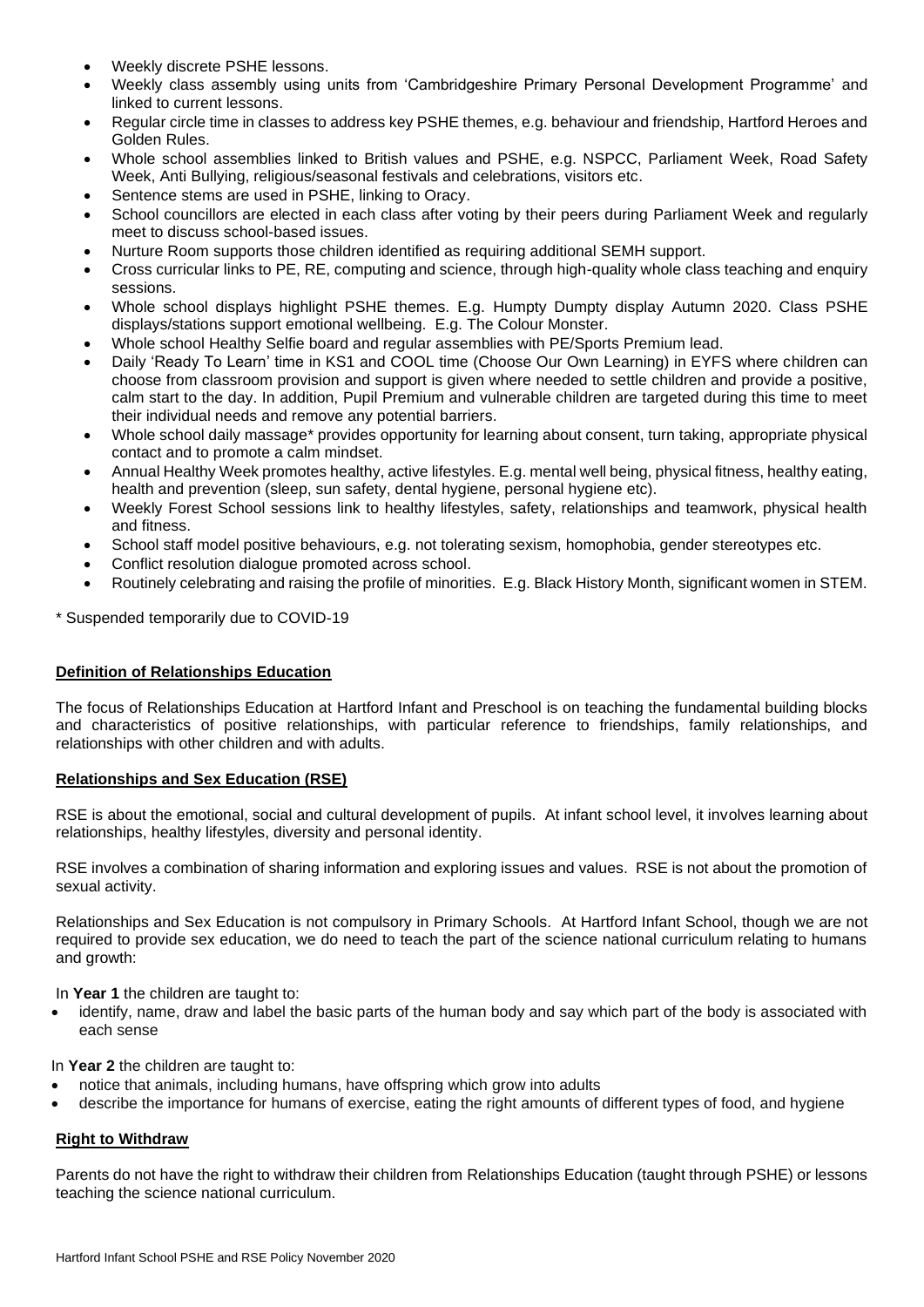# **Monitoring and Evaluating**

PSHE is primarily monitored by the PSHE lead through learning walks and feedback from children, staff and parents. Monitoring also involves book and Tapestry looks in addition to tracking and cross referencing planning and IWBs with the curriculum content.

PSHE is evaluated informally by teaching staff week to week based on immediate feedback from the lessons and in direct response to the current needs of the children in their class. Regular audits assist the PSHE lead in evaluating the curriculum and further training needs. The assessment grids allow for identification of successes and next steps in PSHE across the school.

#### **Assessment**

Learning in PSHE can be difficult to assess because much of it relies on children reflecting on their individual identity their qualities, attitudes, skills, achievements and influences. Therefore our assessment in PSHE uses a combination of teacher assessment and pupil self and peer assessment.

Our aim in PSHE assessment is not to 'pass' or 'fail' but compare where the children are at the end of a lesson or series of lessons against their starting points. During each unit the children complete specific activities which are deigned to demonstrate their skills and knowledge allowing the teacher to make assessments. This is often through discussion or tasks in PSHE books or on Tapestry.

An assessment grid for each year group is used which allows the class teachers to keep track of the children's progress and to inform their PSHE teaching. This is updated at the end of each unit. These grids enable the PSHE lead to monitor and evaluate progress across the school.

For Assessment Grids see Appendix 2

#### **Parents and Carers**

We are clear that parents and carers are the prime educators for children on many of the matters that arise in our PSHE lessons. We aim to complement and reinforce this role and it is our hope that we can build on what pupils learn at home as an important part of delivering a good education.

Parents have access to this policy on our school website. We will also provide a copy of the policy to anyone who asks for one. It is our aim that parents and carers would be involved in the consultation and review of the PSHE policy.

At Hartford Infant and Preschool we communicate regularly through Learner Profile Meetings with parents to discuss their children's current needs and make reasonable adjustments and extra support where appropriate. Home School Visits in advance of starting school in EYFS also lay the groundwork for a positive home school relationship.

#### **SEND Learners**

At Hartford Infant and Preschool we provide a secure and accessible environment, within which all our children can flourish. Teachers have high expectations for all children and meet individual needs as they arise. This bespoke provision sometimes means making changes to the environment, methods of communication or resources utilised. Staff are deployed to support children in the most appropriate manner and outside agency advice is followed. In our lessons we help pupils develop the skills and knowledge needed to succeed across the curriculum and reach their full potential. We understand that children all begin at different starting points, each child's progress is unique and is tracked rigorously and celebrated. Our children will become, to the best of their ability, inquisitive and independent learners, prepared to challenge themselves and try new experiences on their journey. All staff work with determination to prevent any form of learned dependence. Our intention is that all children will demonstrate tolerance towards each other and be inclusive of all groups within their learning, play and social time.

At Hartford Infant and Preschool, we are aware that some pupils are more vulnerable to exploitation, bullying and other issues due to the nature of their SEND. Relationships Education and RSE can also be particularly important subjects for some pupils; for example, those with Social, Emotional and Mental Health needs or learning disabilities. These factors are taken into consideration in designing and teaching these subjects.

As teachers of SEND pupils, we tailor content and teaching to meet the specific needs of pupils at different developmental stages. As with all teaching for these subjects, we ensure that our teaching is sensitive, age-appropriate, developmentally appropriate and delivered with reference to the law.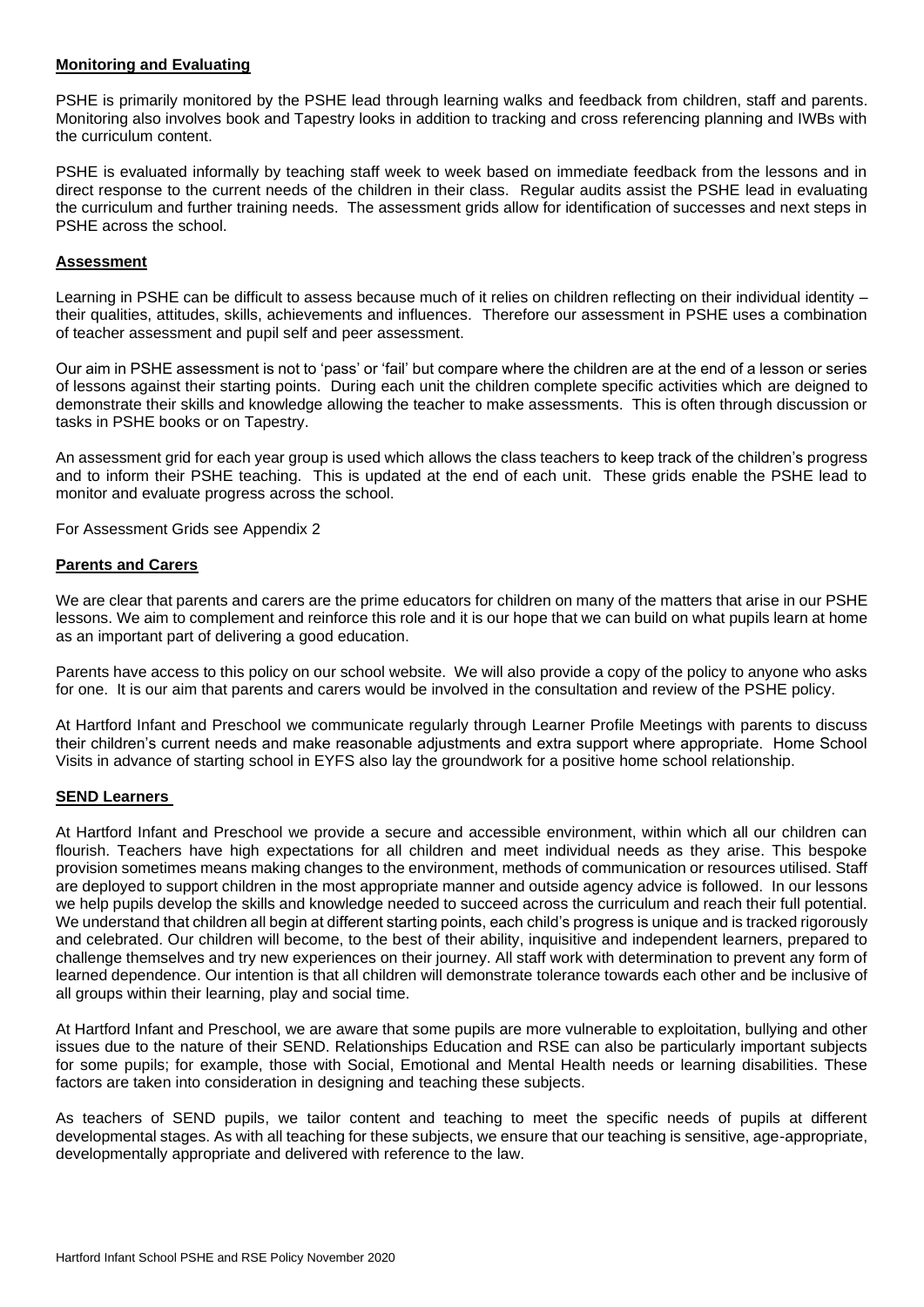# **Equal Opportunities**

Equality of opportunity is a fundamental right for all children regardless of race, culture, gender or special educational needs. This policy is written for all and recognises that every child has equal opportunities. At Hartford Infant and Preschool, we have high expectations of all pupils and of all groups of pupils. We carry out data analysis of pupil performance identifying areas of development for all pupils and groups of pupils, comparing their progress with national expectations, and are committed to taking action where underachievement is identified. We recognise and value all forms of achievement.

At Hartford Infant and Preschool our aim is to be alive to issues such as everyday sexism, misogyny, homophobia and gender stereotypes and take positive action to build a culture where these are not tolerated, and any occurrences are identified and tackled. Staff have an important role to play in modelling positive behaviours and our school pastoral and behaviour policies support all pupils.

# **School Policy Links**

This policy should be read alongside the following Hartford Infant and Preschool policies:

- Safeguarding and Child Protection Policy
- Anti Bullying Policy
- Behaviour Policy
- Curriculum Policy
- Pupil Equality and Diversity Policy
- SEND and Inclusion Policy

These policies are linked on the school website:

<https://www.hartfordinfantschool.org/parent-carer-and-pupil-information/key-policies>

#### **National Guidance**

For further information please also refer to:

Relationships Education, Relationships and Sex Education and Health Education

[https://assets.publishing.service.gov.uk/government/uploads/system/uploads/attachment\\_data/file/908013/Relationshi](https://assets.publishing.service.gov.uk/government/uploads/system/uploads/attachment_data/file/908013/Relationships_Education__Relationships_and_Sex_Education__RSE__and_Health_Education.pdf) ps\_Education\_Relationships\_and\_Sex\_Education\_RSE\_\_and\_Health\_Education.pdf

#### Keeping Children Safe in Education

<https://www.gov.uk/government/publications/keeping-children-safe-in-education--2>

#### SEND Code of Practice

<https://www.gov.uk/government/publications/send-code-of-practice-0-to-25>

#### The Equality Act 2010

<https://www.gov.uk/government/publications/equality-act-2010-advice-for-schools>

#### Alternative Provision

<https://www.gov.uk/government/publications/alternative-provision>

#### Preventing and Tackling Bullying

<https://www.gov.uk/government/publications/preventing-and-tackling-bullying>

#### Promoting Fundamental British Values

https://www.gov.uk/government/uploads/system/uploads/attachment\_data/file/380595/SMSC\_Guidance\_Maintained [Schools.pdf](https://www.gov.uk/government/uploads/system/uploads/attachment_data/file/380595/SMSC_Guidance_Maintained_Schools.pdf)

# **Consultation and Review**

This policy has been produced collaboratively with senior leaders, members of teaching and support staff, the PSHE lead, members of the governing body, parent representatives and pupils from the school. Its outcomes should always be in the best interests of the pupils at Hartford Infant and Preschool and will therefore be reviewed annually and if necessary revised and updated. This will be done by parents, staff and the governing body.

Date of Policy: November 2020 Review date: Autumn 2021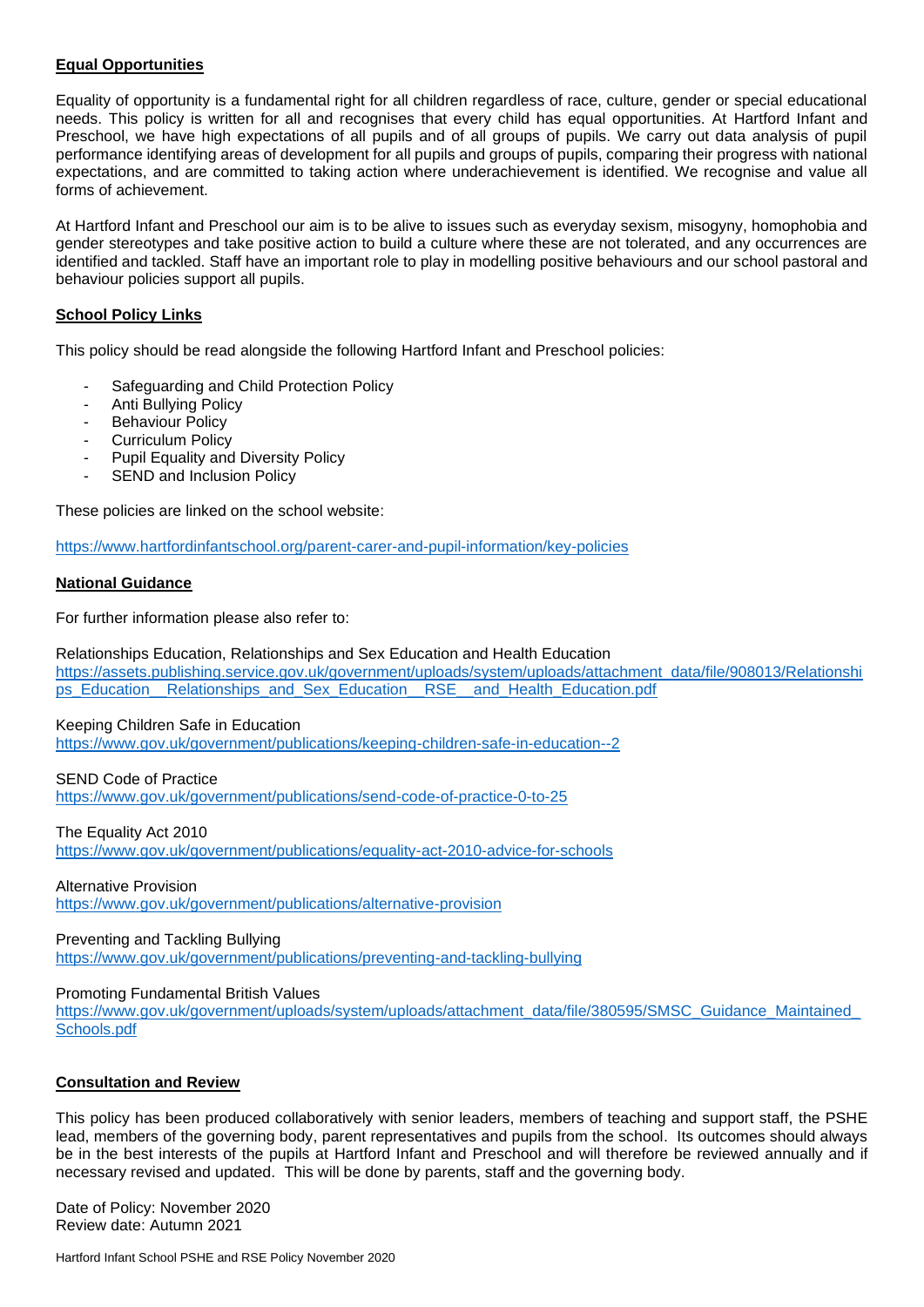# Appendix 1 **Long Term Plan**

| <b>Hartford Infant School</b><br><b>PSHE Long Term Plan</b>                             |                                                                                                                                                                                                           |                                                                                                                                            |                                                                                                                                                |  |  |  |  |  |
|-----------------------------------------------------------------------------------------|-----------------------------------------------------------------------------------------------------------------------------------------------------------------------------------------------------------|--------------------------------------------------------------------------------------------------------------------------------------------|------------------------------------------------------------------------------------------------------------------------------------------------|--|--|--|--|--|
| We use the units of work from the Cambridgeshire Primary Personal Development Programme |                                                                                                                                                                                                           |                                                                                                                                            |                                                                                                                                                |  |  |  |  |  |
| <b>KEY</b>                                                                              | MMR: Myself and My Relationships                                                                                                                                                                          | <b>RSE: Relationships and Sex Education</b>                                                                                                | <b>EW: Economic Wellbeing</b>                                                                                                                  |  |  |  |  |  |
|                                                                                         | CIT: Citizenship                                                                                                                                                                                          | <b>HSL: Healthy and Safer Lifestyles</b>                                                                                                   |                                                                                                                                                |  |  |  |  |  |
|                                                                                         | <b>Autumn</b><br><b>Transition and Community</b>                                                                                                                                                          | <b>Spring</b><br>Safety                                                                                                                    | <b>Summer</b><br><b>Healthy Lifestyles and Healthy Week</b>                                                                                    |  |  |  |  |  |
| Key dates in the<br>academic year                                                       | <b>November: Anti-bullying week, Road Safety</b><br>week, Parliament week, Children in<br><b>Need, Election of school counsellors</b><br><b>British values</b>                                            | February: Safer Internet Day<br><b>March: Comic Relief</b><br><b>British values</b>                                                        | May: Mental health awareness week<br><b>June: world well-being week</b><br><b>July: HIS Healthy week, Transition,</b><br><b>British values</b> |  |  |  |  |  |
| <b>Reception</b>                                                                        | <b>Discuss and decide Ground Rules</b><br>1.MMR1: Beginning and Belonging<br>2. MMR2: Family and Friends<br>3. CIT1: Identities and Diversity                                                             | <b>Revisit Ground Rules</b><br>1. HSL2: Keeping Safe<br>2. MMR3: My Emotions                                                               | <b>Revisit Ground Rules</b><br>1. CIT2: Me and My World<br>2. HSL1: My Body and Growing Up<br>3. HSL3: Healthy Lifestyles                      |  |  |  |  |  |
| Year 1                                                                                  | <b>Discuss and decide Ground Rules</b><br>1. MMR4: Beginning and Belonging<br>2. CIT3: Working Together<br>3. HSL4: Managing Risk                                                                         | <b>Revisit Ground Rules</b><br>1. HSL5: Safety Contexts<br>2. MMR6: Family and Friends<br>Optional enrichment unit: MMR: Lost and<br>Found | <b>Revisit Ground Rules</b><br>1. CIT4: Diversity and Communities<br>2. MMR5: My Emotions<br>3. HSL6: Relationships and Sex Education<br>(RSE) |  |  |  |  |  |
| Year 2                                                                                  | <b>Discuss and decide Ground Rules</b><br>1. CIT5: Rules, Rights and Responsibilities<br>2.HSL7: Healthy Lifestyles<br>3. MMR7: Anti-bullying<br>Enrichment unit (delivered through<br>enquiry): E-safety | <b>Revisit Ground Rules</b><br>1. HSL9: Personal Safety<br>2. EW1: Financial Capability                                                    | <b>Revisit Ground Rules</b><br>1.MMR8: Managing Change<br>2. HSL8: Drug Education<br>3. HSL10: Relationships and Sex Education<br>(RSE)        |  |  |  |  |  |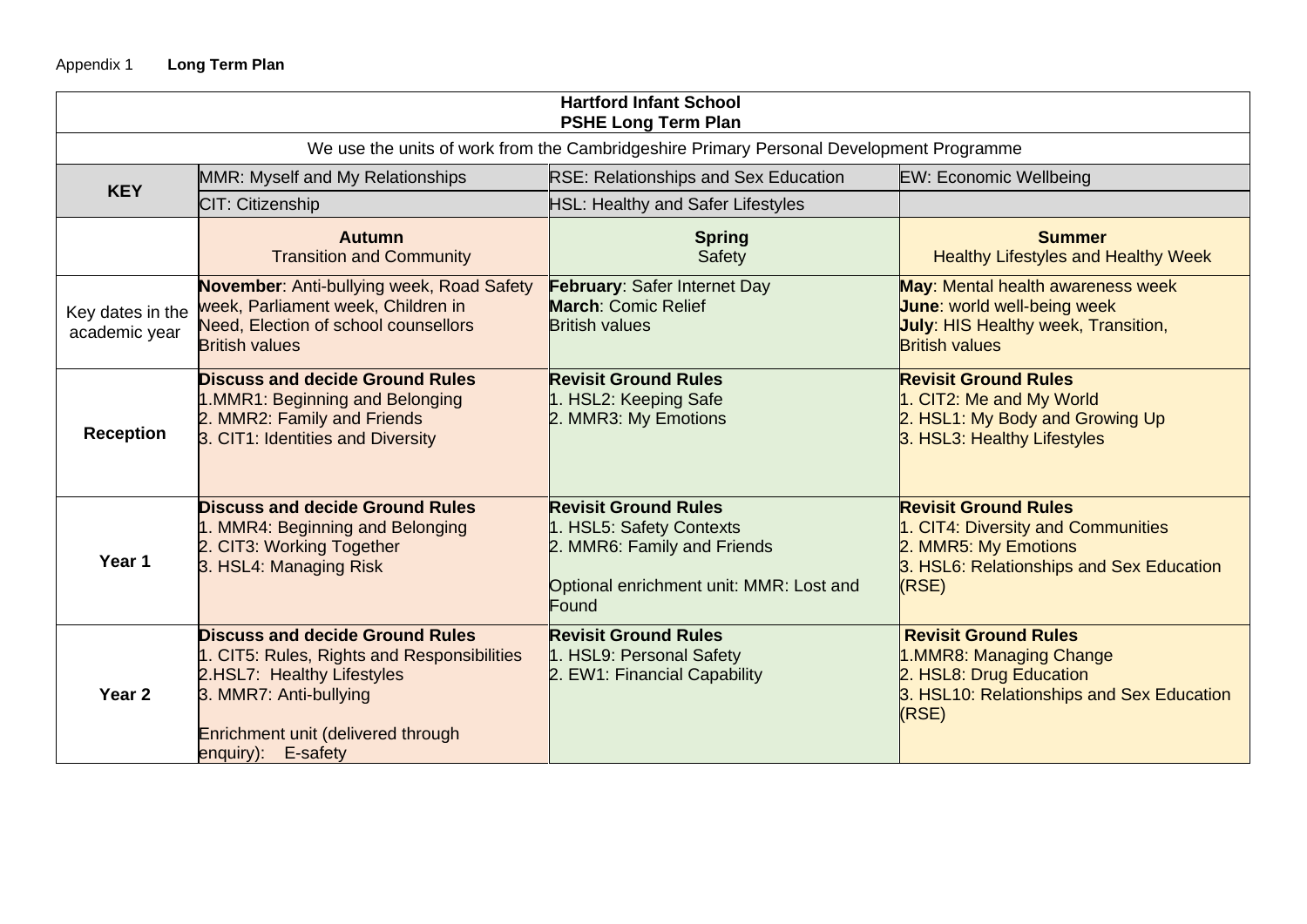# Appendix 2 PSHE Assessment

| Class 1/2<br>Reception PSHE Assessment 2021-2022 |                                                                                                                                                                                                                                                                                                                                                                                                                                                                                                                                                                       |                                                                                                                                                                                                                                                                                                                                                                                                          |                                                                                                                                                                                                                                                                                                                                                                                                                                                                                                                                                                                                                                                                                            |                                                                                                                                                                                                                                                                                                                                                                                                                                                                                                                                                                                                                                                                                                                                                                                                                                                                                                                                                                                                                                                                                                                                                                                                        |                                                                                                                                                                                                                                                                                                                                                                      |                                                                                                                                                                                                                                                                                                                                                                                                                                                                                                                                                                                                                                                                                                                                                                                                                                                                                                                                       |                                                                                                                                                                                                                                                                                                                                                                                                                                                                                                                                                                                                                                                                                                                                                      |                                                                                                                                                                                                                                                                                                                                                                                                                                                                |  |
|--------------------------------------------------|-----------------------------------------------------------------------------------------------------------------------------------------------------------------------------------------------------------------------------------------------------------------------------------------------------------------------------------------------------------------------------------------------------------------------------------------------------------------------------------------------------------------------------------------------------------------------|----------------------------------------------------------------------------------------------------------------------------------------------------------------------------------------------------------------------------------------------------------------------------------------------------------------------------------------------------------------------------------------------------------|--------------------------------------------------------------------------------------------------------------------------------------------------------------------------------------------------------------------------------------------------------------------------------------------------------------------------------------------------------------------------------------------------------------------------------------------------------------------------------------------------------------------------------------------------------------------------------------------------------------------------------------------------------------------------------------------|--------------------------------------------------------------------------------------------------------------------------------------------------------------------------------------------------------------------------------------------------------------------------------------------------------------------------------------------------------------------------------------------------------------------------------------------------------------------------------------------------------------------------------------------------------------------------------------------------------------------------------------------------------------------------------------------------------------------------------------------------------------------------------------------------------------------------------------------------------------------------------------------------------------------------------------------------------------------------------------------------------------------------------------------------------------------------------------------------------------------------------------------------------------------------------------------------------|----------------------------------------------------------------------------------------------------------------------------------------------------------------------------------------------------------------------------------------------------------------------------------------------------------------------------------------------------------------------|---------------------------------------------------------------------------------------------------------------------------------------------------------------------------------------------------------------------------------------------------------------------------------------------------------------------------------------------------------------------------------------------------------------------------------------------------------------------------------------------------------------------------------------------------------------------------------------------------------------------------------------------------------------------------------------------------------------------------------------------------------------------------------------------------------------------------------------------------------------------------------------------------------------------------------------|------------------------------------------------------------------------------------------------------------------------------------------------------------------------------------------------------------------------------------------------------------------------------------------------------------------------------------------------------------------------------------------------------------------------------------------------------------------------------------------------------------------------------------------------------------------------------------------------------------------------------------------------------------------------------------------------------------------------------------------------------|----------------------------------------------------------------------------------------------------------------------------------------------------------------------------------------------------------------------------------------------------------------------------------------------------------------------------------------------------------------------------------------------------------------------------------------------------------------|--|
| Unit<br><b>Title</b>                             | <b>Autumn</b><br>MMR <sub>1</sub><br><b>Beginning and</b><br><b>Belonging</b>                                                                                                                                                                                                                                                                                                                                                                                                                                                                                         | <b>Autumn</b><br>MMR <sub>2</sub><br><b>Family and Friends</b>                                                                                                                                                                                                                                                                                                                                           | <b>Autumn</b><br>CIT <sub>1</sub><br><b>Identities and</b><br><b>Diversity</b>                                                                                                                                                                                                                                                                                                                                                                                                                                                                                                                                                                                                             | <b>Spring</b><br>HSL <sub>2</sub><br><b>Keeping Safe</b>                                                                                                                                                                                                                                                                                                                                                                                                                                                                                                                                                                                                                                                                                                                                                                                                                                                                                                                                                                                                                                                                                                                                               | <b>Spring</b><br>MMR <sub>3</sub><br><b>My Emotions</b>                                                                                                                                                                                                                                                                                                              | <b>Summer</b><br>CIT <sub>2</sub><br>Me and My World                                                                                                                                                                                                                                                                                                                                                                                                                                                                                                                                                                                                                                                                                                                                                                                                                                                                                  | <b>Summer</b><br>HSL <sub>1</sub><br>My Body and Growing<br>U <sub>p</sub>                                                                                                                                                                                                                                                                                                                                                                                                                                                                                                                                                                                                                                                                           | <b>Summer</b><br>HSL <sub>3</sub><br><b>Healthy Lifestyles</b>                                                                                                                                                                                                                                                                                                                                                                                                 |  |
| Absent                                           | To understand what is<br>special about me and other<br>people in my class<br>To understand what I have<br>learnt to do and recognise<br>what I would like to do next.<br>To know who and how to<br>ask for help if they need it.<br>To understand ways of<br>welcoming new children to<br>the class.<br>To understand how people's make up with friends.<br>behaviour makes other<br>people feel<br>To understand ways of<br>respecting the needs of<br>other children in the class.<br>To begin to understand how<br>to play and work alongside<br>others at school. | To understand what makes<br>a family and to understand<br>how people in families care<br>for each other.<br>To understand what makes<br>a good friend.<br>To understand ways of<br>making new friends.<br>To understand simple<br>reasons for why friends may<br>fall out and simple ways to<br>To recognise what unkind<br>behaviour looks like and<br>understand what to do when<br>someone is unkind. | To understand how they<br>belong to their class and<br>recognise similarities &<br>differences between<br>themselves & others in<br>class.<br>To understand how they<br>belong to their family.<br>To recognise similarities and different contexts e.g. sun,<br>differences between the<br>ways that families live their<br>ives.<br>To understand that people<br>and families have different<br>beliefs and customs that are places to play.<br>important and special to<br>them.<br>To understand that it is<br>important to respect other<br>ways in which they live their<br>lives.<br>To understand ways that<br>people and families<br>celebrate their beliefs and<br>ways of life. | To be able to identify trusted To recognise and identify<br>adults who children could<br>talk to and ask for help.<br>To be able to assess risks in To recognise what causes<br>the school and its grounds.<br>To be able to plan ahead to<br>keep safer and understand<br>and apply safety rules in<br>water, fire, railways.<br>To be able to develop a<br>strategy to keep safer when<br>lost.<br>To be able to identify safer<br>To be able to name parts of<br>the body including the<br>external sexual parts.<br>To be able to identify and<br>people's differences and the distinguish between different<br>touches.<br>To be able to recognise what<br>a secret is.<br>To be able to use an<br>assertive voice and body<br>language.<br>To be able to identify how<br>and when to tell.<br>To understand basic road<br>safety skills.<br>To be able to identify<br>common harmful<br>substances.<br>To know what goes on to<br>and into a young child's<br>body.<br>To understand what<br>medicines are and why<br>some people need<br>medicines.<br>To understand how to be<br>safe with medicines and who<br>are the trusted people who<br>help them to take medicine<br>when they need it. | feelings in themselves and<br>others.<br>different feelings in<br>themselves and others.<br>To recognise how change<br>and losing something makes they can help to look after<br>them and other people feel.<br>To recognise simple ways of To recognise and<br>making themselves feel<br>better.<br>To recognise ways of<br>helping other people to feel<br>better. | To identify the people who<br>look after them at school and what their bodies can do.<br>understand their roles.<br>To understand ways that<br>they can help to look after<br>the school environment.<br>To understand ways that<br>their things and their home.<br>understand the purpose of<br>different places and features which their body has<br>in their neighbourhood.<br>To recognise and<br>understand the jobs of<br>different people in their<br>neighbourhood including<br>people who help them.<br>To understand ways of<br>looking after their local<br>outdoor area and keeping<br>the environment special for<br>everyone.<br>To understand ways of<br>caring for plants and<br>animals.<br>To understand what money<br>is and what it is used for and supported by others.<br>different ways of looking<br>after money.<br>To understand what<br>happens if we do not have<br>enough money to pay for<br>something. | To understand and value<br>To describe their own<br>appearance and name<br>external body parts including about foods they like and<br>using agreed names for the<br>sexual parts.<br>To recognise similarities and<br>differences between the<br>bodies of girls and boys.<br>To understand ways in<br>changed since they were a<br>baby.<br>To understand ways of<br>looking after their body and<br>keeping it clean.<br>To understand how<br>members of their family and<br>other trusted people care for<br>and look after them.<br>To understand ways in<br>which they can take<br>responsibility for looking<br>after themselves and<br>recognise situations where<br>they still need to be<br>To recognise how growing<br>up makes them feel. | To understand some of the<br>things needed to have a<br>healthy body.<br>To be able to name and talk<br>dislike.<br>To understand why different<br>I foods and drink are<br>important in order for our<br>bodies to stay healthy and<br>well.<br>To understand what exercise<br>is and why it is good for us.<br>To understand the<br>importance of sleep for our<br>bodies.<br>To begin to understand how<br>to make choices which<br>promote healthy living. |  |
| Has not                                          |                                                                                                                                                                                                                                                                                                                                                                                                                                                                                                                                                                       |                                                                                                                                                                                                                                                                                                                                                                                                          |                                                                                                                                                                                                                                                                                                                                                                                                                                                                                                                                                                                                                                                                                            |                                                                                                                                                                                                                                                                                                                                                                                                                                                                                                                                                                                                                                                                                                                                                                                                                                                                                                                                                                                                                                                                                                                                                                                                        |                                                                                                                                                                                                                                                                                                                                                                      |                                                                                                                                                                                                                                                                                                                                                                                                                                                                                                                                                                                                                                                                                                                                                                                                                                                                                                                                       |                                                                                                                                                                                                                                                                                                                                                                                                                                                                                                                                                                                                                                                                                                                                                      |                                                                                                                                                                                                                                                                                                                                                                                                                                                                |  |
| met                                              |                                                                                                                                                                                                                                                                                                                                                                                                                                                                                                                                                                       |                                                                                                                                                                                                                                                                                                                                                                                                          |                                                                                                                                                                                                                                                                                                                                                                                                                                                                                                                                                                                                                                                                                            |                                                                                                                                                                                                                                                                                                                                                                                                                                                                                                                                                                                                                                                                                                                                                                                                                                                                                                                                                                                                                                                                                                                                                                                                        |                                                                                                                                                                                                                                                                                                                                                                      |                                                                                                                                                                                                                                                                                                                                                                                                                                                                                                                                                                                                                                                                                                                                                                                                                                                                                                                                       |                                                                                                                                                                                                                                                                                                                                                                                                                                                                                                                                                                                                                                                                                                                                                      |                                                                                                                                                                                                                                                                                                                                                                                                                                                                |  |
| <b>Additional</b><br><b>Notes</b>                |                                                                                                                                                                                                                                                                                                                                                                                                                                                                                                                                                                       |                                                                                                                                                                                                                                                                                                                                                                                                          |                                                                                                                                                                                                                                                                                                                                                                                                                                                                                                                                                                                                                                                                                            |                                                                                                                                                                                                                                                                                                                                                                                                                                                                                                                                                                                                                                                                                                                                                                                                                                                                                                                                                                                                                                                                                                                                                                                                        |                                                                                                                                                                                                                                                                                                                                                                      |                                                                                                                                                                                                                                                                                                                                                                                                                                                                                                                                                                                                                                                                                                                                                                                                                                                                                                                                       |                                                                                                                                                                                                                                                                                                                                                                                                                                                                                                                                                                                                                                                                                                                                                      |                                                                                                                                                                                                                                                                                                                                                                                                                                                                |  |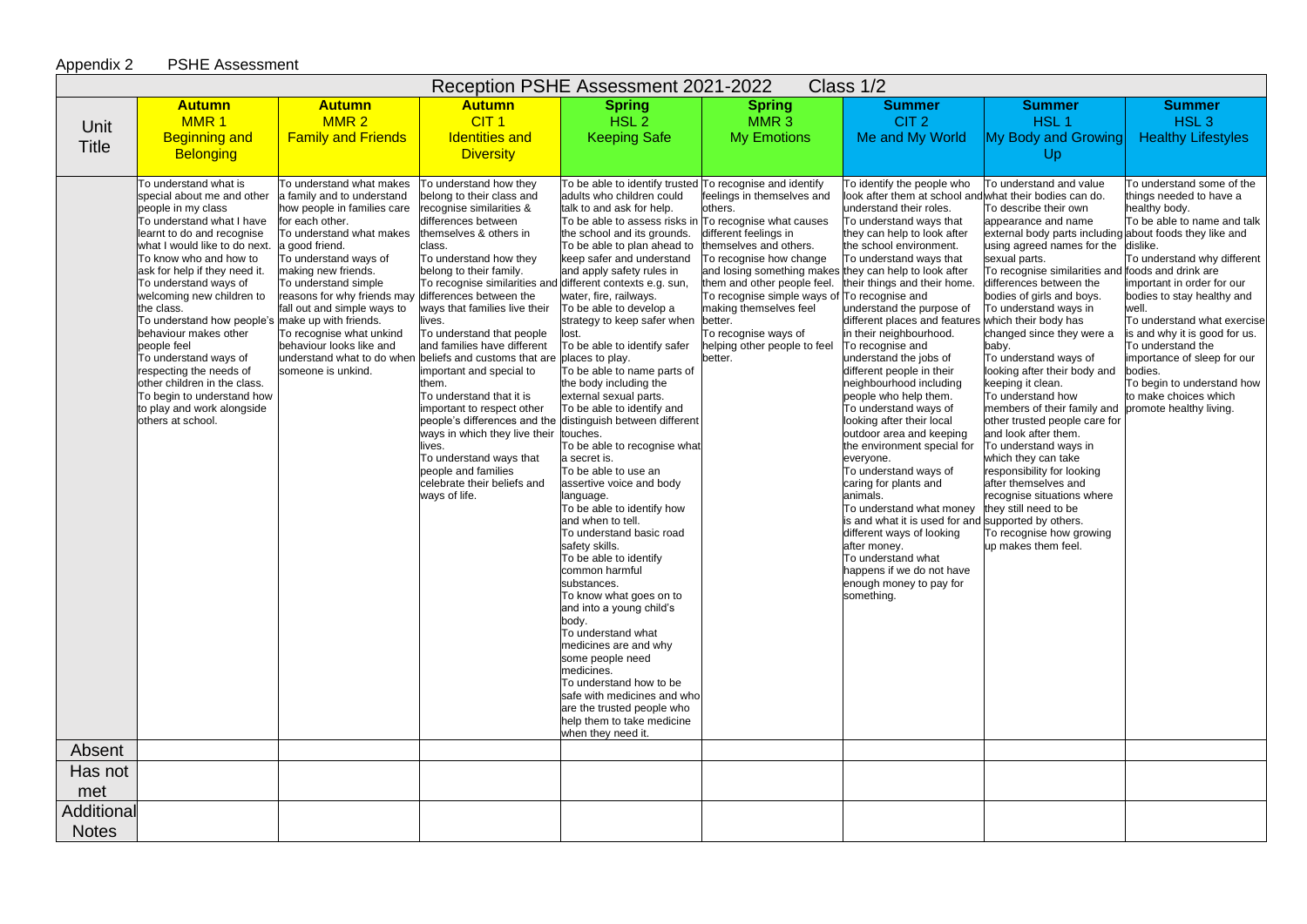| Year One PSHE Assessment 2021-2022<br>Class 3/4 |                                                                                                                                                                                                                                                                                                                                                                                                                                                                                                                                                                                                                                                                                   |                                                                                                                                                                                                                                                                                                                                                                                                                                                                                                                                             |                                                                                                                                                                                                                                                                                                                                                                                                                                                                                                                                                                                                                                                                                                                                        |                                                                                                                                                                                                                                                                                                                                                                                                                                                                                                                                                                                                                                                                                                              |                                                                                                                                                                                                                                                                                                                                                                                                                                                                                                                                                                               |                                                                                                                                                                                                                                                                                                                                                                                                                                                                                                                                                                                                                       |                                                                                                                                                                                                                                                                                                                                                                                                     |                                                                                                                                                                                                                                                                                                                                                                                                                                                                                                                                                                                                                                                                                                                             |
|-------------------------------------------------|-----------------------------------------------------------------------------------------------------------------------------------------------------------------------------------------------------------------------------------------------------------------------------------------------------------------------------------------------------------------------------------------------------------------------------------------------------------------------------------------------------------------------------------------------------------------------------------------------------------------------------------------------------------------------------------|---------------------------------------------------------------------------------------------------------------------------------------------------------------------------------------------------------------------------------------------------------------------------------------------------------------------------------------------------------------------------------------------------------------------------------------------------------------------------------------------------------------------------------------------|----------------------------------------------------------------------------------------------------------------------------------------------------------------------------------------------------------------------------------------------------------------------------------------------------------------------------------------------------------------------------------------------------------------------------------------------------------------------------------------------------------------------------------------------------------------------------------------------------------------------------------------------------------------------------------------------------------------------------------------|--------------------------------------------------------------------------------------------------------------------------------------------------------------------------------------------------------------------------------------------------------------------------------------------------------------------------------------------------------------------------------------------------------------------------------------------------------------------------------------------------------------------------------------------------------------------------------------------------------------------------------------------------------------------------------------------------------------|-------------------------------------------------------------------------------------------------------------------------------------------------------------------------------------------------------------------------------------------------------------------------------------------------------------------------------------------------------------------------------------------------------------------------------------------------------------------------------------------------------------------------------------------------------------------------------|-----------------------------------------------------------------------------------------------------------------------------------------------------------------------------------------------------------------------------------------------------------------------------------------------------------------------------------------------------------------------------------------------------------------------------------------------------------------------------------------------------------------------------------------------------------------------------------------------------------------------|-----------------------------------------------------------------------------------------------------------------------------------------------------------------------------------------------------------------------------------------------------------------------------------------------------------------------------------------------------------------------------------------------------|-----------------------------------------------------------------------------------------------------------------------------------------------------------------------------------------------------------------------------------------------------------------------------------------------------------------------------------------------------------------------------------------------------------------------------------------------------------------------------------------------------------------------------------------------------------------------------------------------------------------------------------------------------------------------------------------------------------------------------|
|                                                 | <b>Autumn</b>                                                                                                                                                                                                                                                                                                                                                                                                                                                                                                                                                                                                                                                                     | <b>Autumn</b>                                                                                                                                                                                                                                                                                                                                                                                                                                                                                                                               | <b>Autumn</b>                                                                                                                                                                                                                                                                                                                                                                                                                                                                                                                                                                                                                                                                                                                          | <b>Spring</b>                                                                                                                                                                                                                                                                                                                                                                                                                                                                                                                                                                                                                                                                                                | <b>Spring</b>                                                                                                                                                                                                                                                                                                                                                                                                                                                                                                                                                                 | <b>Summer</b>                                                                                                                                                                                                                                                                                                                                                                                                                                                                                                                                                                                                         | <b>Summer</b>                                                                                                                                                                                                                                                                                                                                                                                       | <b>Summer</b>                                                                                                                                                                                                                                                                                                                                                                                                                                                                                                                                                                                                                                                                                                               |
| <b>Unit Title</b>                               | MMR <sub>4</sub>                                                                                                                                                                                                                                                                                                                                                                                                                                                                                                                                                                                                                                                                  | HSL <sub>4</sub>                                                                                                                                                                                                                                                                                                                                                                                                                                                                                                                            | CIT <sub>3</sub>                                                                                                                                                                                                                                                                                                                                                                                                                                                                                                                                                                                                                                                                                                                       | MMR <sub>6</sub>                                                                                                                                                                                                                                                                                                                                                                                                                                                                                                                                                                                                                                                                                             | HSL <sub>5</sub>                                                                                                                                                                                                                                                                                                                                                                                                                                                                                                                                                              | MMR <sub>5</sub>                                                                                                                                                                                                                                                                                                                                                                                                                                                                                                                                                                                                      | HSL <sub>6</sub>                                                                                                                                                                                                                                                                                                                                                                                    | CIT <sub>4</sub>                                                                                                                                                                                                                                                                                                                                                                                                                                                                                                                                                                                                                                                                                                            |
|                                                 | <b>Beginning and</b>                                                                                                                                                                                                                                                                                                                                                                                                                                                                                                                                                                                                                                                              | <b>Managing risk</b>                                                                                                                                                                                                                                                                                                                                                                                                                                                                                                                        | <b>Working together</b>                                                                                                                                                                                                                                                                                                                                                                                                                                                                                                                                                                                                                                                                                                                | Family and friends                                                                                                                                                                                                                                                                                                                                                                                                                                                                                                                                                                                                                                                                                           | <b>Safety context</b>                                                                                                                                                                                                                                                                                                                                                                                                                                                                                                                                                         | My emotions                                                                                                                                                                                                                                                                                                                                                                                                                                                                                                                                                                                                           | Relationships and                                                                                                                                                                                                                                                                                                                                                                                   | <b>Diversity and</b>                                                                                                                                                                                                                                                                                                                                                                                                                                                                                                                                                                                                                                                                                                        |
|                                                 | belonging                                                                                                                                                                                                                                                                                                                                                                                                                                                                                                                                                                                                                                                                         |                                                                                                                                                                                                                                                                                                                                                                                                                                                                                                                                             |                                                                                                                                                                                                                                                                                                                                                                                                                                                                                                                                                                                                                                                                                                                                        |                                                                                                                                                                                                                                                                                                                                                                                                                                                                                                                                                                                                                                                                                                              |                                                                                                                                                                                                                                                                                                                                                                                                                                                                                                                                                                               |                                                                                                                                                                                                                                                                                                                                                                                                                                                                                                                                                                                                                       | sex education                                                                                                                                                                                                                                                                                                                                                                                       | communities                                                                                                                                                                                                                                                                                                                                                                                                                                                                                                                                                                                                                                                                                                                 |
|                                                 | To participate in discussions<br>about how to make the<br>classroom a place they can<br>learn safely and happily.<br>To participate in activities that<br>enable them to develop<br>collaborative relationships<br>within the class.<br>Recognise what it feels like to<br>be new in school.<br>To have some ideas about how To understand the range of<br>to make new people feel<br>welcome in the class.<br>To know who and what might<br>help them if they are in a new<br>situation.<br>To be able to identify adults<br>who can help them if they need offer help.<br>support.<br>To know how to ask for help<br>land to have some ideas about<br>they can help each other. | Identify a range of familiar<br>situations which might entail<br>risk and consider ways to<br>keep themselves safe.<br>To identify emotions<br>associated with risky<br>behaviour or situations.<br>To know basic personal<br>information and know when<br>they might need to give it.<br>people in the community<br>who help keep us safer.<br>To know how to ask for help<br>in an emergency.<br>To recognise familiar<br>situations where they can<br>To know how to reduce risk<br>and keep myself safer in a<br>variety of situations. | To recognise and celebrate<br>some of their strengths,<br>emotions, gifts and talents.<br>To be able to identify and<br>develop a new skill.<br>To understand and practise<br>some skills of a good<br>communicator, including<br>listening skills, taking turns<br>and explaining.<br>To know and practise effective themselves and their peers.<br>group work skills, including<br>discussion, negotiation,<br>compromise and cooperation.<br>To be aware of how my<br>skills an strengths can be<br>useful in a group.<br>To apply communication and<br>group work skills in a real<br>life situation.<br>To be able to state some<br>things they did well in a group<br>task and some things they<br>would be better at next time. | To be able to describe what allo be able to talk about<br>friend is and does.<br>To develop strategies for<br>making and keeping friends.<br>Understand that friendship<br>patterns changed and<br>develop strategies for<br>coping.<br>To recognise similarities and<br>differences between<br>To understand why families<br>are special and that there are To identify the dangers of when they need it.<br>different family patterns and<br>to be able to describe what is water is present and<br>special about their own<br>family.<br>To identify the range of<br>people who are special to<br>them and describe what<br>makes them special.<br>To know how to seek help<br>and support and from whom. | situations where staying<br>safe is important.<br>To identify some dangers Understand their<br>of road traffic and<br>understand how to stav<br>safe as a pedestrian and<br>a car passenger.<br>To develop knowledge<br>of dangers form the sun<br>and understand how to<br>keep safe.<br>familiar places where<br>understand how to keep<br>safe.<br>To develop knowledge<br>and skills to stay safe<br>when they are lost.<br>To identify characteristics means and how it feels.<br>of safe places to play.<br>To understand basic<br>ways to keep safe from<br>accidents. | Know the names of a<br>basic range of feelings<br>and their strength.<br>emotions/actions can<br>cause an effect.<br>Understand the<br>difference between<br>that which is thought<br>through (feel/look like).<br>How to get support<br>Know what they are<br>good at and what they<br>find difficult.<br>Understand they can do importance of basic<br>things to help change<br>moods.<br>Know what relaxed<br>Know that it is possible<br>to effect behaviour by<br>stopping and thinking.<br>To stand up for their<br>own rights without being<br>hurtful to others.<br>To be able to problem<br>solve with help. | Recognise main<br>external parts of human makes up their identity.<br>names of sexual parts.<br>Describe what their<br>bodies can do.<br>Understand that they<br>have responsibility for<br>that their body belongs<br>to them.<br>Appreciate how<br>amazing their body is.<br>Know how to keep<br>themselves clean.<br>Understand the<br>hygiene practices to<br>prevent the spread of<br>disease. | To begin to understand what<br>bodies, including agreed Understand how roles and<br>characteristics of boys and girls<br>can be stereotyped.<br>Understand about their own<br>culture and beliefs and those of<br>other people.<br>impulsive behaviour and their bodies actions and Recognise different groups they<br>belong to and different<br>backgrounds of people in the<br>community. To understand what<br>'my community' means. To<br>know who the people are who<br>help them in their community<br>and what they do. To<br>understand the needs<br>of particular groups in their<br>community. To know how they<br>can help look after the school<br>environment. To know how to<br>care for animals and plants. |
| Absent                                          |                                                                                                                                                                                                                                                                                                                                                                                                                                                                                                                                                                                                                                                                                   |                                                                                                                                                                                                                                                                                                                                                                                                                                                                                                                                             |                                                                                                                                                                                                                                                                                                                                                                                                                                                                                                                                                                                                                                                                                                                                        |                                                                                                                                                                                                                                                                                                                                                                                                                                                                                                                                                                                                                                                                                                              |                                                                                                                                                                                                                                                                                                                                                                                                                                                                                                                                                                               |                                                                                                                                                                                                                                                                                                                                                                                                                                                                                                                                                                                                                       |                                                                                                                                                                                                                                                                                                                                                                                                     |                                                                                                                                                                                                                                                                                                                                                                                                                                                                                                                                                                                                                                                                                                                             |
| Has not<br>met                                  |                                                                                                                                                                                                                                                                                                                                                                                                                                                                                                                                                                                                                                                                                   |                                                                                                                                                                                                                                                                                                                                                                                                                                                                                                                                             |                                                                                                                                                                                                                                                                                                                                                                                                                                                                                                                                                                                                                                                                                                                                        |                                                                                                                                                                                                                                                                                                                                                                                                                                                                                                                                                                                                                                                                                                              |                                                                                                                                                                                                                                                                                                                                                                                                                                                                                                                                                                               |                                                                                                                                                                                                                                                                                                                                                                                                                                                                                                                                                                                                                       |                                                                                                                                                                                                                                                                                                                                                                                                     |                                                                                                                                                                                                                                                                                                                                                                                                                                                                                                                                                                                                                                                                                                                             |
| Additional<br><b>Notes</b>                      |                                                                                                                                                                                                                                                                                                                                                                                                                                                                                                                                                                                                                                                                                   |                                                                                                                                                                                                                                                                                                                                                                                                                                                                                                                                             |                                                                                                                                                                                                                                                                                                                                                                                                                                                                                                                                                                                                                                                                                                                                        |                                                                                                                                                                                                                                                                                                                                                                                                                                                                                                                                                                                                                                                                                                              |                                                                                                                                                                                                                                                                                                                                                                                                                                                                                                                                                                               |                                                                                                                                                                                                                                                                                                                                                                                                                                                                                                                                                                                                                       |                                                                                                                                                                                                                                                                                                                                                                                                     |                                                                                                                                                                                                                                                                                                                                                                                                                                                                                                                                                                                                                                                                                                                             |